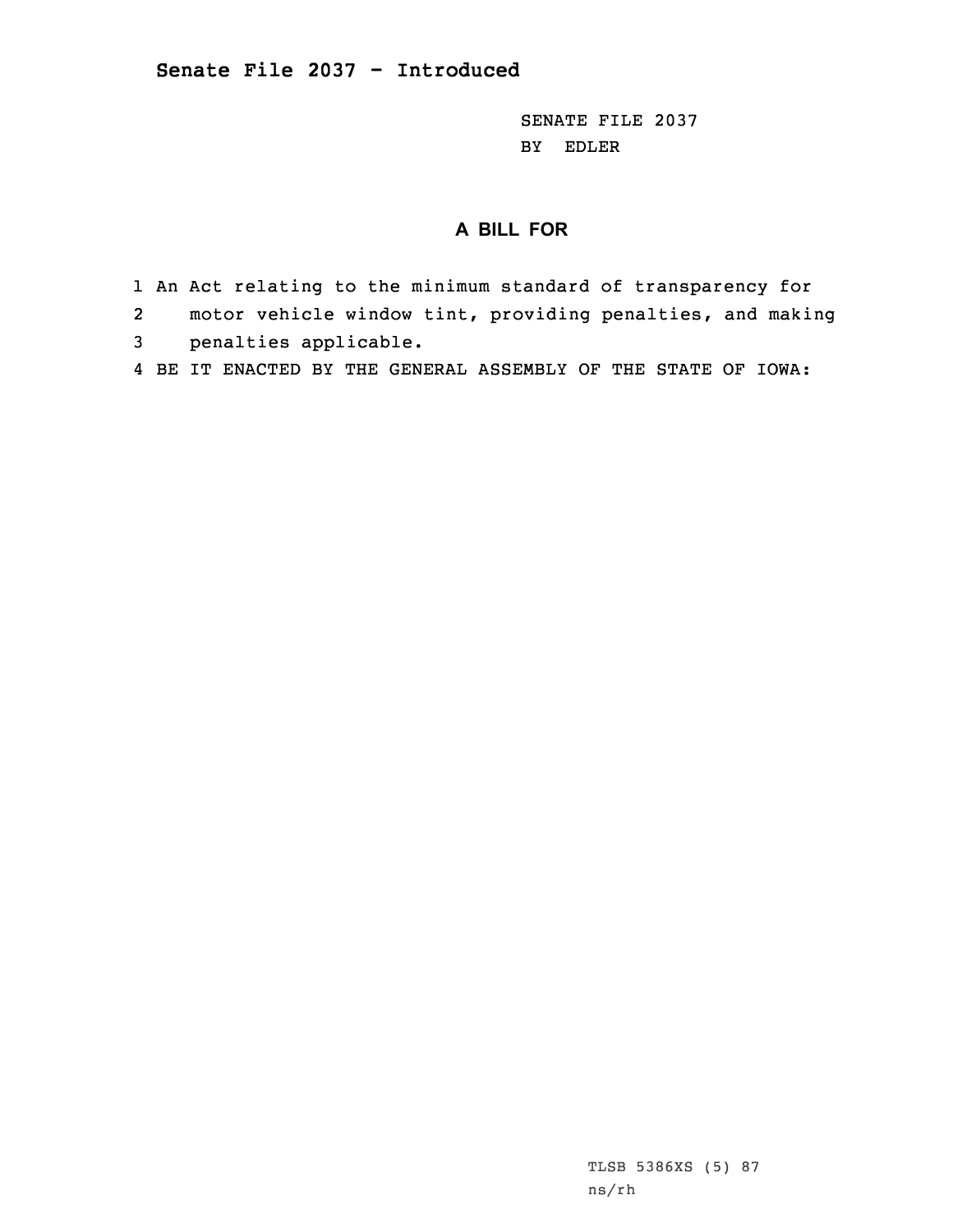1 Section 1. Section 321.438, subsection 2, Code 2018, is 2 amended to read as follows:

 2. *a.* <sup>A</sup> person shall not operate on the highway <sup>a</sup> motor vehicle equipped with <sup>a</sup> front windshield, <sup>a</sup> side window to the 5 immediate right or left of the driver, or a side-wing sidewing 6 forward of and to the left or right of the driver which is excessively dark or reflective so that it is difficult for <sup>a</sup> person outside the motor vehicle to see into the motor vehicle 9 through the windshield, window, or sidewing does not meet a minimum standard of transparency of thirty-five percent light transmittance. The department shall adopt rules establishing <sup>a</sup> minimum measurable standard of transparency which shall apply 13 to violations of this [subsection](https://www.legis.iowa.gov/docs/code/2018/321.438.pdf). 14 *b.* If <sup>a</sup> peace officer stops <sup>a</sup> motor vehicle equipped with <sup>a</sup> side window to the immediate right or left of the driver which has <sup>a</sup> transparency of seventy percent light transmittance or less, the driver shall lower the side window on the side of the officer's approach of the vehicle to the side window's lowest possible position prior to the completion of the officer's approach of the vehicle, and shall keep the side window in the lowest possible position for the duration of the stop unless otherwise instructed by the officer. <sup>A</sup> person convicted of <sup>a</sup> violation of this paragraph is guilty of <sup>a</sup> simple misdemeanor punishable as <sup>a</sup> scheduled violation under section 805.8A, subsection 14, paragraph *"m"*. However, if the violation is <sup>a</sup> person's first violation of this paragraph, and the person has not previously been issued <sup>a</sup> warning memorandum for <sup>a</sup> violation of this paragraph, the officer shall issue <sup>a</sup> warning memorandum to the driver in lieu of <sup>a</sup> citation. Sec. 2. Section 805.8A, subsection 3, paragraph ag, Code 2018, is amended to read as follows: *ag.* Section [321.438](https://www.legis.iowa.gov/docs/code/2018/321.438.pdf), subsection 1, subsection 2, paragraph *"a"*, and subsection 3.....................\$ 50. Sec. 3. Section 805.8A, subsection 14, Code 2018, is amended by adding the following new paragraph:

LSB 5386XS (5) 87

```
-1-
```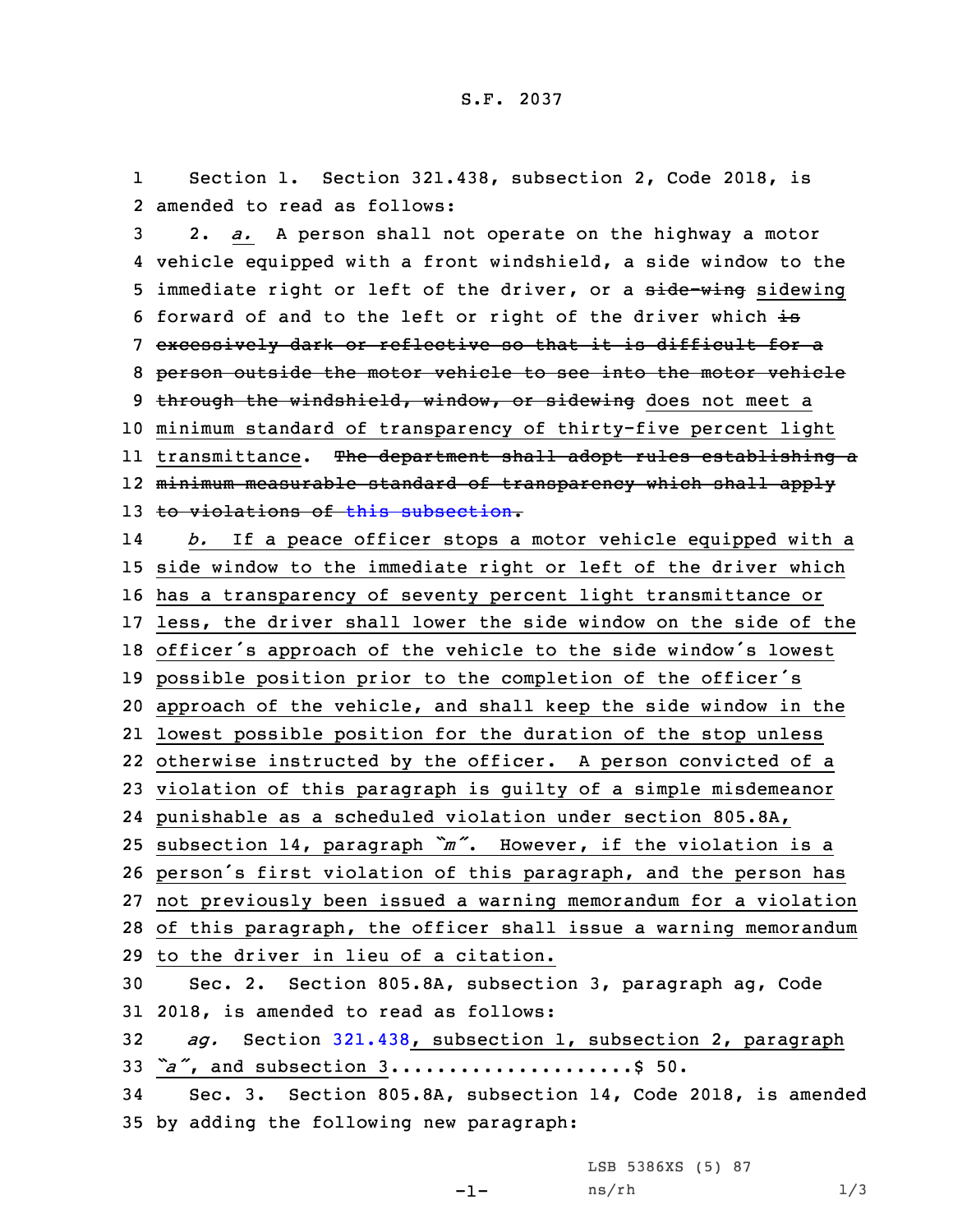## S.F. 2037

1 NEW PARAGRAPH. *m. Failure to lower tinted side window.* For 2 violations under section 321.438, subsection 2, paragraph *"b"*, 3 the scheduled fine is twenty dollars.

## EXPLANATION

4

5 **The inclusion of this explanation does not constitute agreement with** <sup>6</sup> **the explanation's substance by the members of the general assembly.**

 Under current law, <sup>a</sup> person is prohibited from operating <sup>a</sup> motor vehicle equipped with <sup>a</sup> front windshield, <sup>a</sup> side window to the immediate right or left of the driver, or <sup>a</sup> sidewing forward of and to the left or right of the driver which is excessively dark or reflective so that it is difficult for <sup>a</sup> person outside the motor vehicle to see into the motor vehicle through the windshield, window, or sidewing. Under rules adopted by the department of transportation (761 IAC 450.7), "excessively dark or reflective" means the windshield, side window, or sidewing does not meet <sup>a</sup> minimum standard of transparency of 70 percent light transmittance.

 This bill prohibits <sup>a</sup> person from operating <sup>a</sup> motor vehicle equipped with <sup>a</sup> front windshield, <sup>a</sup> side window to the immediate right or left of the driver, or <sup>a</sup> sidewing forward of and to the left or right of the driver which does not meet <sup>a</sup> minimum standard of transparency of 35 percent light transmittance. The bill also strikes the provision requiring the department of transportation to adopt rules establishing <sup>a</sup> minimum measurable standard of transparency. <sup>A</sup> violation of this provision of the bill is punishable by <sup>a</sup> scheduled fine 27 of \$50.

 The bill also provides that if <sup>a</sup> peace officer stops <sup>a</sup> motor vehicle equipped with <sup>a</sup> side window to the immediate right or left of the driver which has <sup>a</sup> transparency of 70 percent light transmittance or less, the driver must lower the side window on the side of the officer's approach of the vehicle to the side window's lowest possible position prior to the completion of the officer's approach of the vehicle, and must keep the side window in the lowest possible position for the duration

 $-2-$ 

LSB 5386XS (5) 87 ns/rh 2/3